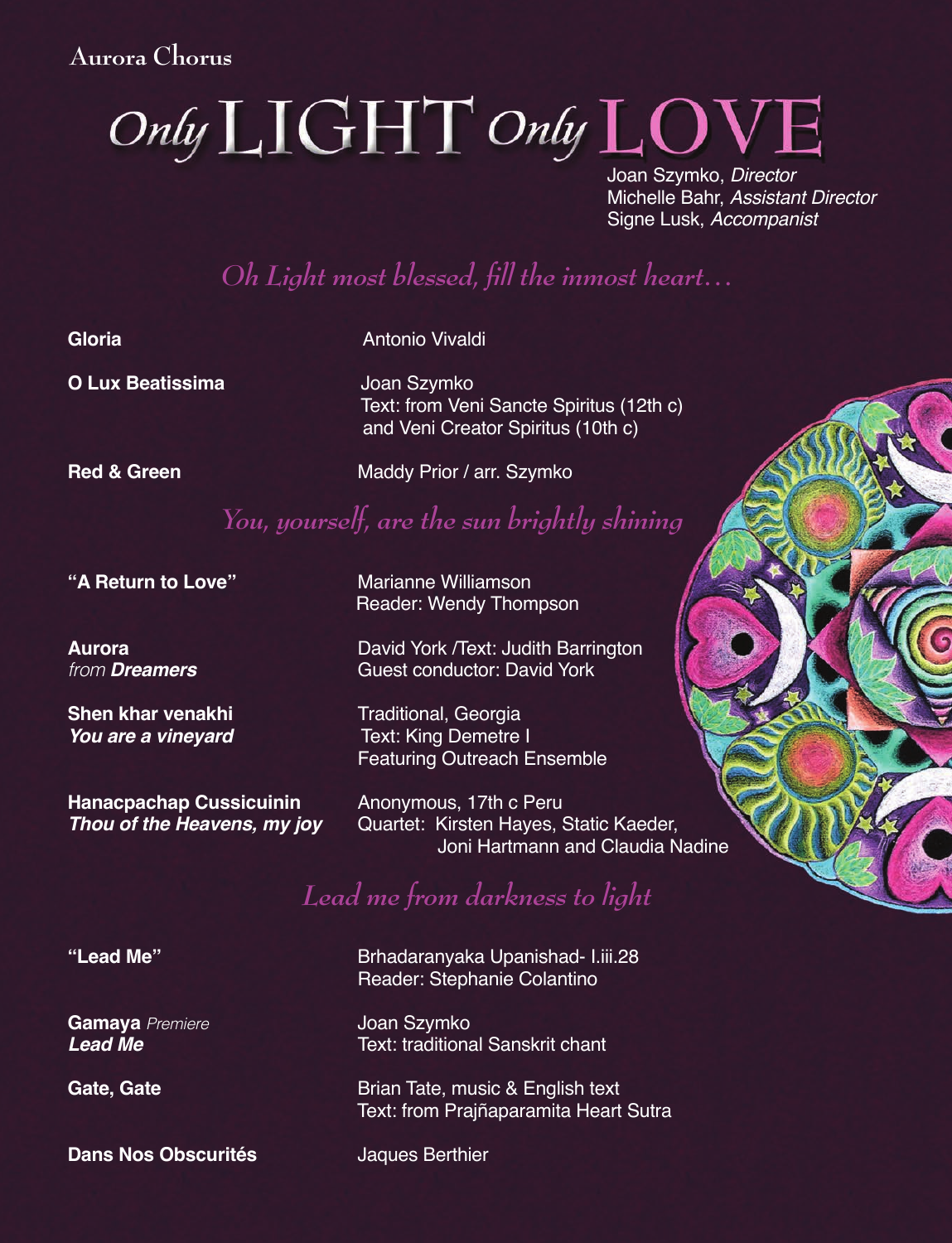## *Let peace be born*

**Prayer Construction Construction Construction Construction Construction Construction Construction Construction from "Safehouse: Still Looking"**

**Only Light, Only Love <b>Concernsive Contract** Joan Szymko

**Christmas in the Trenches John McCutcheon** 

Text: Martin Luther King Jr. Soloist: Colleen Mumford and Michelle Bahr

 Soloist: Margaret Blake (SAT 4 & 7:30) Chelsea Harper (SUN 4)

**O Holy Night**  Adolphe C. Adam / arr. Szymko Text: P. Clappeau, trans. J.S. Dwight New lyrics by Holly Near

**Alleluia Randall Thompson** 

 *Finding faith and common ground…*

**Hine Ma Tov Trad. Jewish Shabbat song /arr. Szymko** Text: Psalm 133, vs.1

**Christians & Pagans Dar Williams / arr. Szymko** Soloist: Jenna Scott (SAT 4 & 7:30) Brenda Brischetto (SUN 4)

*If there is light, there will be peace*

 **"We were made for these times…" Clarissa Pinkola Estés**

**Reader: Martha Hall**

**Waitin' for the Light to Shine Miller / Roger Miller / Arr. Mark Brymer**

**Light, Beauty, Peace** Premiere **Joan Szymko / Text: Chinese proverb** Commissioned by Julie Earnest as a gift to Aurora Chorus

**Seasons of Love Constanting Constanting Constanting Constanting Constanting Constanting Constanting Constanting Constanting Constanting Constanting Constanting Constanting Constanting Constanting Constanting Constanting** 

**from RENT** Emerson

 *Instrumentalists*

**Mary Ellen Grace,** clarinet, saxophone and recorder **Chris Perry,** percussion **Julie Earnest,** recorder **Jill Poris, accordion** 

**Auguin, Dass<br>** *Auguin, mandolin***<br>** *Auguin, mandolin* **Joan Szymko,** guitar **Terri Grayum,** bass **Marylyn John,** mandolin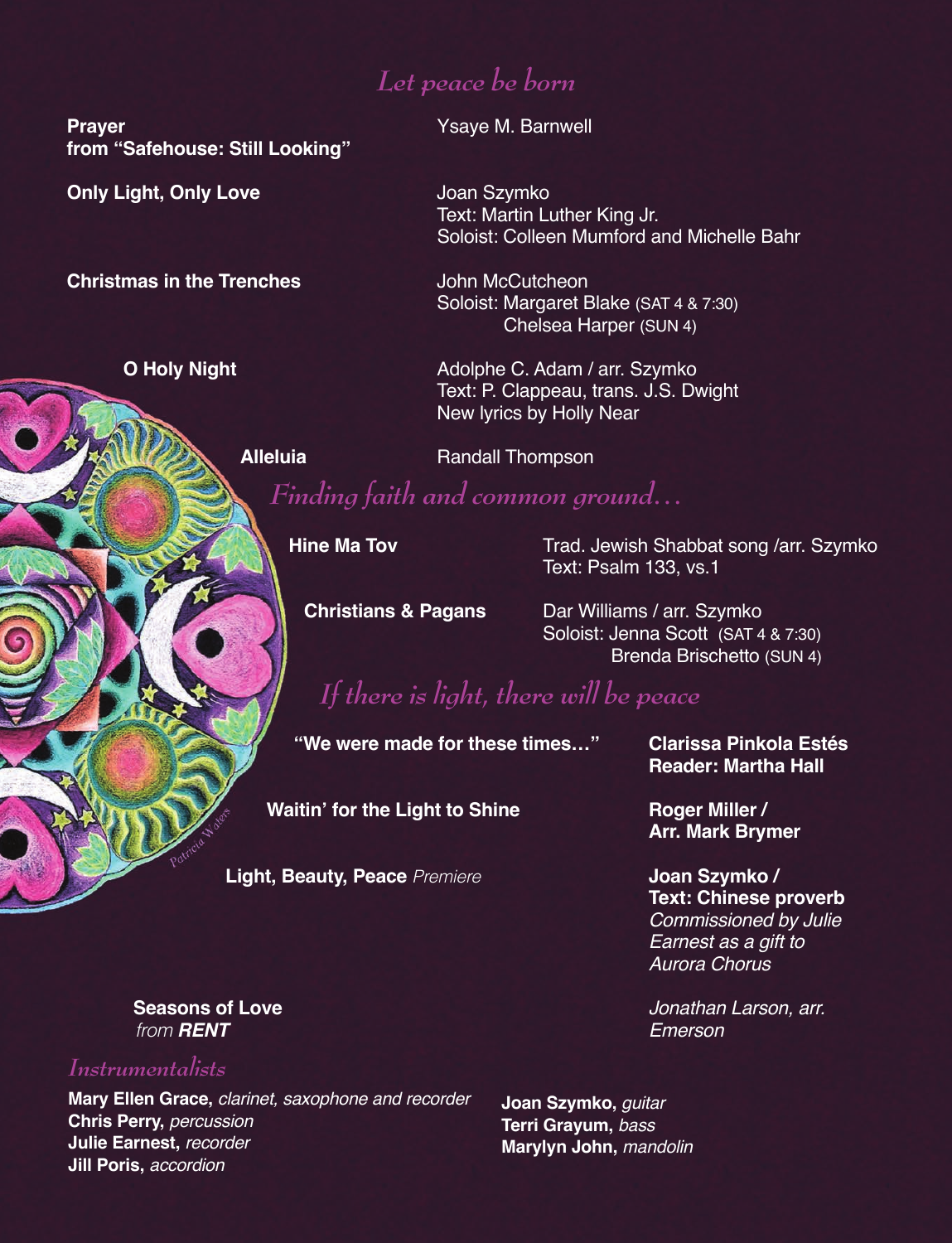### **Program Notes**

We open Aurora's 20th Anniversary season in joyous fashion with the bright and sunny opening movement of Vivaldi's **Gloria**. (RV589). It was most likely composed in 1715 for the choir and orchestra of the Ospedale della Pietà, an orphanage for girls where Vivaldi served as priest and music teacher for many years. His most famous choral work, it is a twelve movement setting of the Gloria from the traditional Latin Mass. The text for the next piece, **O Lux Beatissima** (Oh Light most blessed) has origins from 10th and 12th century Christian hymns that invoke the powers of divine spirit to enlighten minds and strengthen hearts. We can certainly use all the light we can get in this, the dark time of the year, characterized in our next song with the driving Celtic rhythms of **Red & Green**. Aurora has performed this work by Maddy Prior several times, but tonight we hear a new arrangement featuring Aurora's brilliant accompanist, Signe Lusk.

Prior describes the dark time as being a "time of dread and fear." Yet author Marianne Williamson insists: It is our light, not our darkness that most frightens  $us - we$  are afraid to let our own light shine! For generations and generations, women have been instructed to hide their light under a bushel. Our next set of songs celebrates the brilliance of the divine feminine and the light of the divine IN the feminine. **Aurora**, penned by Portland poet Judith Barrington and set to music by Aurora's founding director David York, explores that light as promise— as "dawn." The finale of Dreamers, the York/Barrington collaboration presented by the Concord Community of Choirs in 1994, "Aurora" is a tribute to Aurora Chorus as a dream not ended, a dream begun and, as the bridge between dreams and deeds. We are so pleased that David is with us today to conduct the chorus to which he gave the name, "Aurora" —new dawn. The following two selections are centuries old praise songs to the Virgin Mary had become the face of divine Mother in the many cultures whose earth-based spiritualities had been supplanted by Christianity. The hauntingly

beautiful **Shen khar venakhi** dates back at least 1000 years and is of Georgian origin. It is still sung today at weddings, in honor of the bride. It is believed that Georgia has one of the earliest polyphonic traditions in the world, and this country's rich and vibrant traditional music is still sung today. In the *Quechua* language of Peru, **Hanacpachap Cussicuinin**, is a processional hymn from the "New World" most likely written by an indigenous composer. It was published in 1631 by Franciscan scholar Juan Pérez Bocanegra and is the the first example of polyphony printed in the Americas.

Journeying even further back in time, we next sing two ancient Sanskrit chants in contemporary settings. The first, Gamaya is associated with Hinduism. The chant text is from the oldest of the Upanishads, the Sanskrit sacred books which embody the mystical and esoteric doctrines of ancient Hindu philosophy and was probably written between 400 and 200 BC. The underlying wisdom of the Upanishads is that the soul is a fragment of the divine, and that humans should work toward this realization rather than running after material gain and pleasure. The Gate, Gate text appears at the end of the Prajñaparamita Heart Sutra, which is regarded as the essence of Buddhist teaching. Gate means gone - gone from suffering to freedom from suffering. Brian Tate's setting opens with a nod to traditional chant style, but then leaps off the page with the buoyancy and excitement of enlightenment— svaha! Halleluia!

Since my youth, I think that I have never lost the intuition that community life could be a sign that God is love, and love alone. – Brother Robert, founder of Taizé Community, an ecumenical of Taizé Community, an ecumenical monastic order in France and one of the world's most important Christian pilgrimage sites. The order has a strong devotion to peace and justice through prayer and meditation— and song. Taizé inspired music & meditation services have spread to communities around the world, including here in Portland. The music of Taizé emphasizes simple phrases,